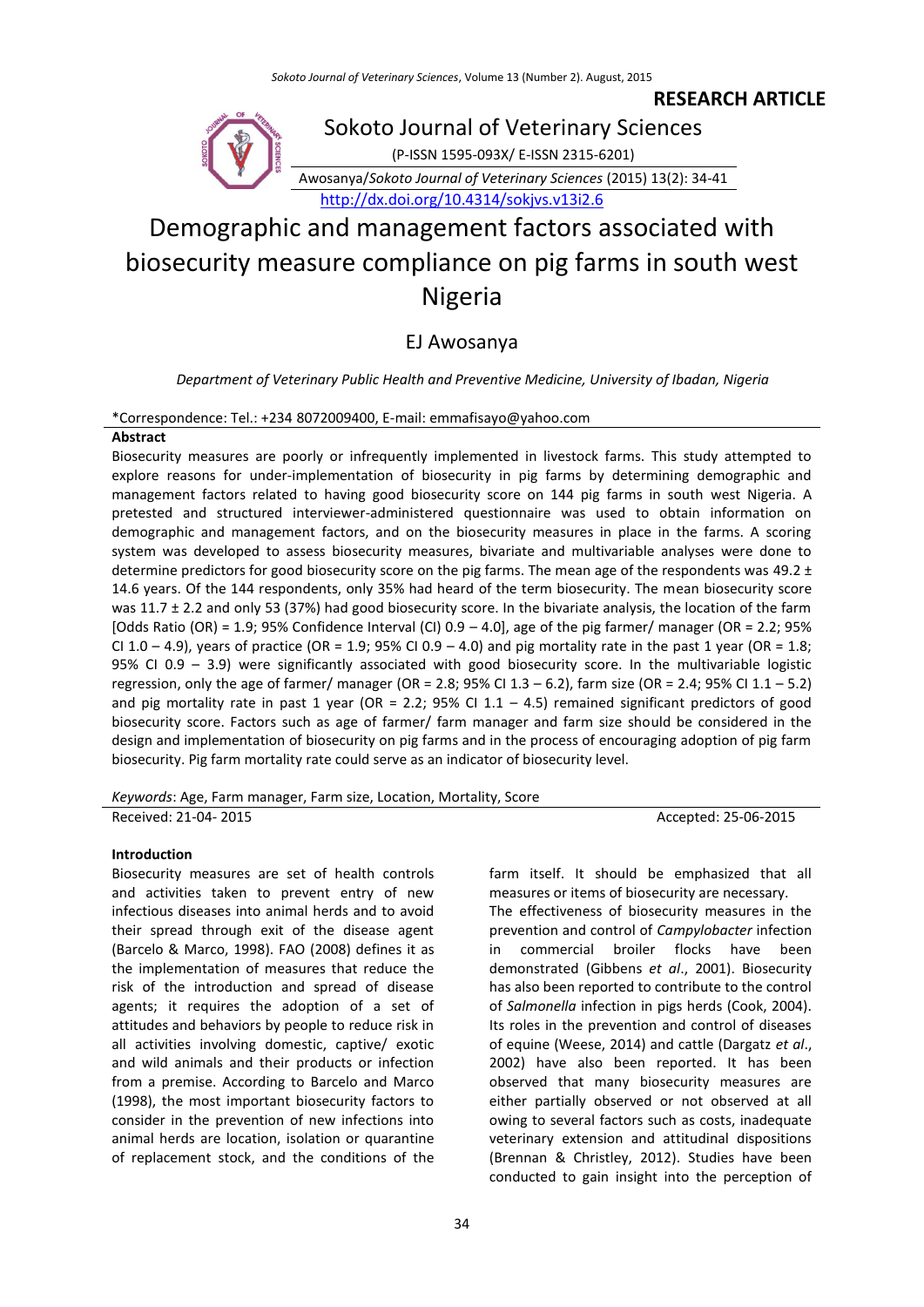pig farmers and veterinarians with regard to biosecurity measures (Casal *et al.*, 2007, Simon-Grife *et al*., 2013). Some researchers have made attempt to understand the relationship between biosecurity compliance and personality traits such as conscience (i.e. when a stakeholder in the farming industry is not being directly observed, how does his or her inner sense of what is right or wrong influence his adherence to biosecurity measures on the farm), and have evaluated strategies to improve biosecurity compliance on poultry farms (Racicot *et al*., 2012a, Racicot *et al*., 2012b). Attempts have also been made to quantify biosecurity level and identify its proponents (Pinto & Urcelay, 2003).

The pig farming industry in south west Nigeria is resident in one of the high pig density areas of Nigeria (FDL, 2010); and the industry can be classified into small holder farms with less than 50 pigs in the herd at any point in time, medium holder farms with 50 to 100 pigs in the herd at any point in time, and large holder farms with over a 100 pigs in the herd at any point in time. Apart from the challenges of relative high cost of feed (Ogunniyi & Omoteso, 2011), the industry also battles with infectious diseases such as neonatal mortality, salmonellosis (Abonyi *et al*., 2012) and African swine fever (Babalobi *et al.*, 2007, Fasina *et al*., 2010) among others. Some of these diseases could be effectively controlled by strict and proper implementation of biosecurity measures.

Previous workers in Nigeria have attempted to address the problem of partial or total neglect of some biosecurity measures on livestock farms. Fasina *et al.* (2012) corroborated the economic gains of effective implementation of biosecurity on pig farms in tackling the African swine fever scourge in Nigeria while Alhaji & Odetokun (2011) have assessed biosecurity measures on poultry farms through the risk of highly pathogenic avian influenza. There is a need to explore the reasons for inadequate compliance with biosecurity measures on pig farms in Nigeria in spite of the reported gains of biosecurity.

This study therefore aimed to determine demographic and management factors that are associated with good biosecurity score on pig farms in south west Nigeria.

## **Materials and methods**

## *Study design*

The study was a cross sectional survey carried out between November 2012 and August 2013. Data were obtained from 144 pig farms across the six states in south west Nigeria. The number of farms used in this survey was obtained by using the sample size formula for survey study (n =  $Z^2$  p (1 p)  $/E<sup>2</sup>$ ) as described in Thrusfield (2007). Where Z is the reliability coefficient put at 1.96 and E the margin of error was at 10% at 95% confidence

level. The proportion of pig farms with good biosecurity score (p) was set at 50%. This gave a minimum sample size of 96 farms; however, 144 farms were sampled for better precision. The registered pig farms from Lagos (150) and Ogun (124) were selected by simple random sampling. In the remaining four states without a sampling frame, at least 6 pig farms were selected from each of the 3 senatorial districts in the state.

## *Questionnaire design and administration*

A structured questionnaire was designed to assess biosecurity measures ( $n = 22$ ) on the pig farms arising from three thematic areas as described by Barceló & Marco (1998) which are location, isolation or quarantine of replacement stock, and the conditions of the farm. For location, four variables were considered to include presence of slaughter slabs within 1km radius of the farm; presence of rubbish site within 1km radius of the farm; presence of carcass disposal or burying site within 1km radius of the farm; and presence of other livestock or pets within 100m radius of regular pen (Barceló & Marco, 1998). For isolation or quarantine of replacement stock, two variables were considered to include presence of isolation or quarantine unit outside 100m radius of regular pen, and the period of time for isolation or quarantining of new pig arrivals either for less than four weeks or more. For conditions of the farm, 16 variables were evaluated; mostly biosecurity measures at the management level (Table 1). All of the variables have dichotomous responses. The questionnaire was pre-tested on seven pig farms from two locations not included in the study and the findings were used to improve the quality of the questionnaire. The questionnaire was interviewer-administered to pig farmers or the farm manager on their various farms. Compliance with biosecurity measures relating to distances were adjudged based on the farmers' responses and direct non-participant observation.

## *Statistical analysis*

The data were entered into Microsoft Excel 2007 and normality assessed. Analysis was done using Epi-info version 3.5.4. A scoring system was developed for the 22 variables to determine the biosecurity level on pig farms adapted from Pinto and Urcelay (2003) with slight modification – Pinto and Urcelay (2003) based on the perceived importance of the biosecurity factor ascribed score of 0 or 2 and 0 or 1 if less important. However, in our design we ascribed equal weight to all the biosecurity components and maintained score of 0 and 1 all through the study. The presence or absence of each variable was scored either 1 or 0 based on the recognised protective or risk effect of such variable. For instance, the presence of slaughter slabs within 1km radius of farm increases risk of infection with pathogenic organism; so its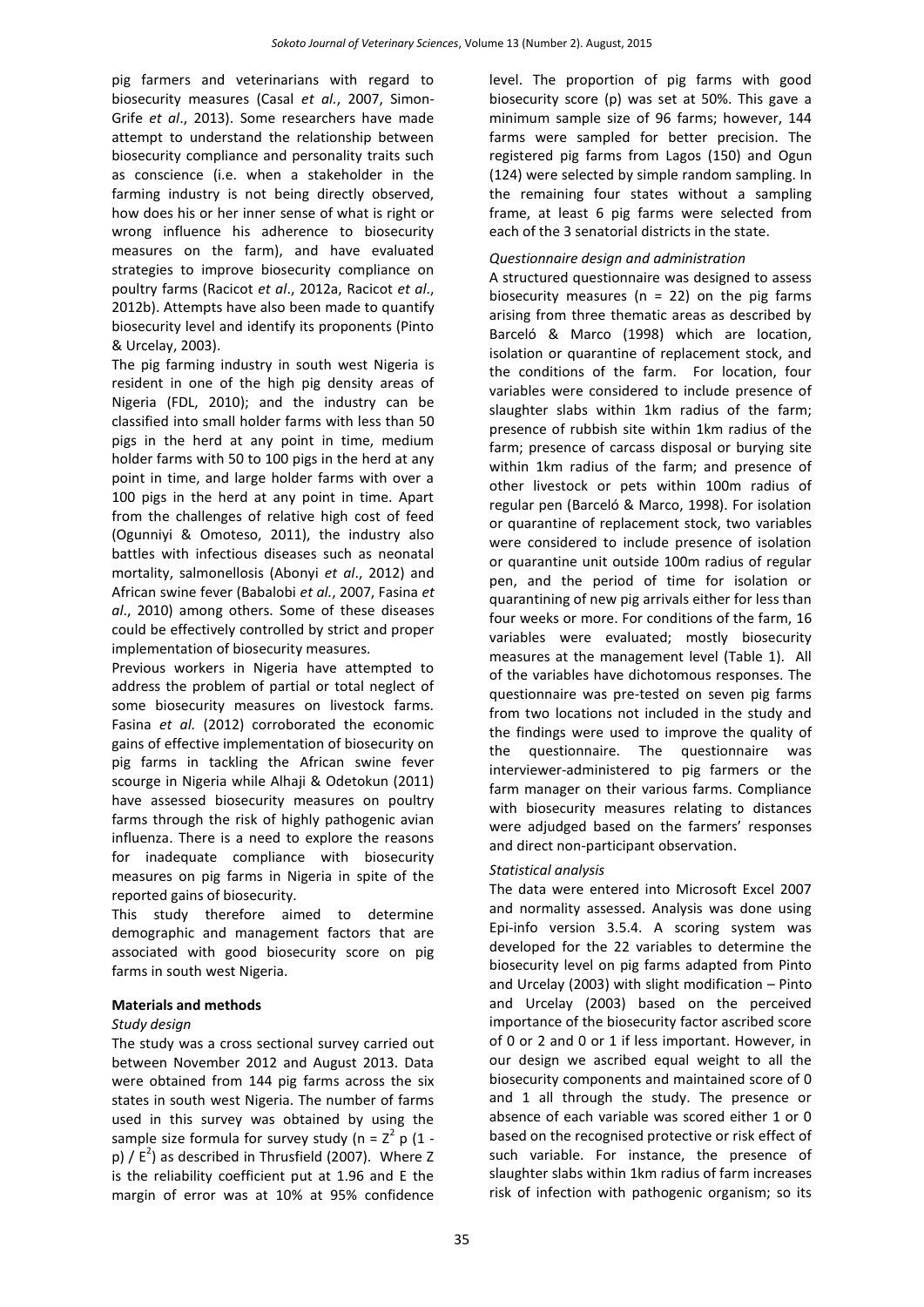| <b>Table 1</b> : Sample of survey questions asked 144 pig farmers/ managers to assess the on-farm adoption of |
|---------------------------------------------------------------------------------------------------------------|
| biosecurity measures in south west Nigeria, 2013                                                              |

| <b>SN</b> | Survey items                                                                    |           |           |  |  |  |
|-----------|---------------------------------------------------------------------------------|-----------|-----------|--|--|--|
|           | <b>General Information</b>                                                      |           |           |  |  |  |
| 1.        | Gender                                                                          | Male      | Female    |  |  |  |
| 2.        | Age (years)                                                                     |           |           |  |  |  |
| 3.        | <b>Highest Educational level</b>                                                |           |           |  |  |  |
| 4.        | Involvement in pig farming                                                      | Part time | Full time |  |  |  |
| 5.        | Years of practicing pig farming                                                 |           |           |  |  |  |
| 6.        | State of farm location                                                          |           |           |  |  |  |
| 7.        | Location of farm                                                                |           |           |  |  |  |
| 8.        | Farm size (plots)                                                               |           |           |  |  |  |
| 9.        | Local government area                                                           |           |           |  |  |  |
| 10.       | Farming system                                                                  |           |           |  |  |  |
| 11.       | Ages of pigs on farm                                                            |           |           |  |  |  |
| 12.       | Total number of pigs on farm                                                    |           |           |  |  |  |
| 13.       | Number of dead pigs in the past 12months                                        |           |           |  |  |  |
|           | <b>Biosecurity items</b>                                                        | Yes       | No        |  |  |  |
| 14.       | Presence of slaughter slabs nearby or within 1 km radius of the farm premises   |           |           |  |  |  |
| 15.       | Presence of rubbish heap nearby or within 1km radius of the farm premises       |           |           |  |  |  |
| 16.       | Presence of carcass disposal or burying site nearby or within 1km radius of the |           |           |  |  |  |
|           | farm premises                                                                   |           |           |  |  |  |
| 17.       | Presence of other livestock within 100m radius of regular pig pen               |           |           |  |  |  |
| 18.       | Presence of a quarantine or isolation unit outside 100m radius of regular pen   |           |           |  |  |  |
| 19.       | Quarantine or isolation of pigs for minimum of 4 weeks                          |           |           |  |  |  |
| 20.       | Daily cleaning of working utensils or equipment with soap and water             |           |           |  |  |  |
| 21.       | Daily cleaning of the pen floor                                                 |           |           |  |  |  |
| 22.       | Daily or weekly disinfection of pen floor                                       |           |           |  |  |  |
| 23.       | Presence of a functional foot dip at the entrance of the farm                   |           |           |  |  |  |
| 24.       | Presence of a loading bay                                                       |           |           |  |  |  |
| 25.       | Having specific clothing designated for farm work                               |           |           |  |  |  |
| 26.       | Having specific foot wear designated for farm work                              |           |           |  |  |  |
| 27.       | Feeding of untreated/ uncooked swill to pigs                                    |           |           |  |  |  |
| 28.       | Presence of farm register for movement of vehicles and personnel on the farm    |           |           |  |  |  |
| 29.       | Farm workers eat food/ snack while at work on the farm                          |           |           |  |  |  |
| 30.       | Practice of a routine pest (rodent, fly, tick etc.) control                     |           |           |  |  |  |
| 31.       | Carcass disposal by burning or deep burying                                     |           |           |  |  |  |
| 32.       | Share farm workers among fellow farmers                                         |           |           |  |  |  |
| 33.       | Share farming equipment among fellow farmers                                    |           |           |  |  |  |
| 34.       | Farm workers wear farm clothes outside of the farm                              |           |           |  |  |  |
| 35.       | Augment feed with kitchen waste during feed scarcity                            |           |           |  |  |  |
| 36.       | Monitor human or vehicular movement on farm                                     |           |           |  |  |  |
| 37.       | Presence of a designated area for eating on the farm                            |           |           |  |  |  |
| 38.       | Offer assistance to fellow farmer when short on farm workers                    |           |           |  |  |  |
| 39.       | Source of water supply to the farm                                              |           |           |  |  |  |
| 40.       | Frequency of use of disinfectants on the farm                                   |           |           |  |  |  |
| 41.       | Methods of handling dead pigs on the farm                                       |           |           |  |  |  |
| 42.       | Presence of a fence and gate                                                    |           |           |  |  |  |
| Others    |                                                                                 |           |           |  |  |  |
| 43.       | Have had a major disease outbreak on the farm in the past years                 |           |           |  |  |  |
| 44.       | Have heard of the term Biosecurity                                              |           |           |  |  |  |

presence being a risk is scored 0 and absence 1 – reverse scoring (Anon, 2015). On the other hand, the presence of isolation or quarantine unit outside 100m radius of regular pen is protective, thus its presence would be scored 1 and absence 0. The total obtainable score was 22, and the

higher the score the indication of a better biosecurity level. A score greater than 12 was graded good, the cut off score which addressed our interest on those who implemented a little above 50% of all set of items.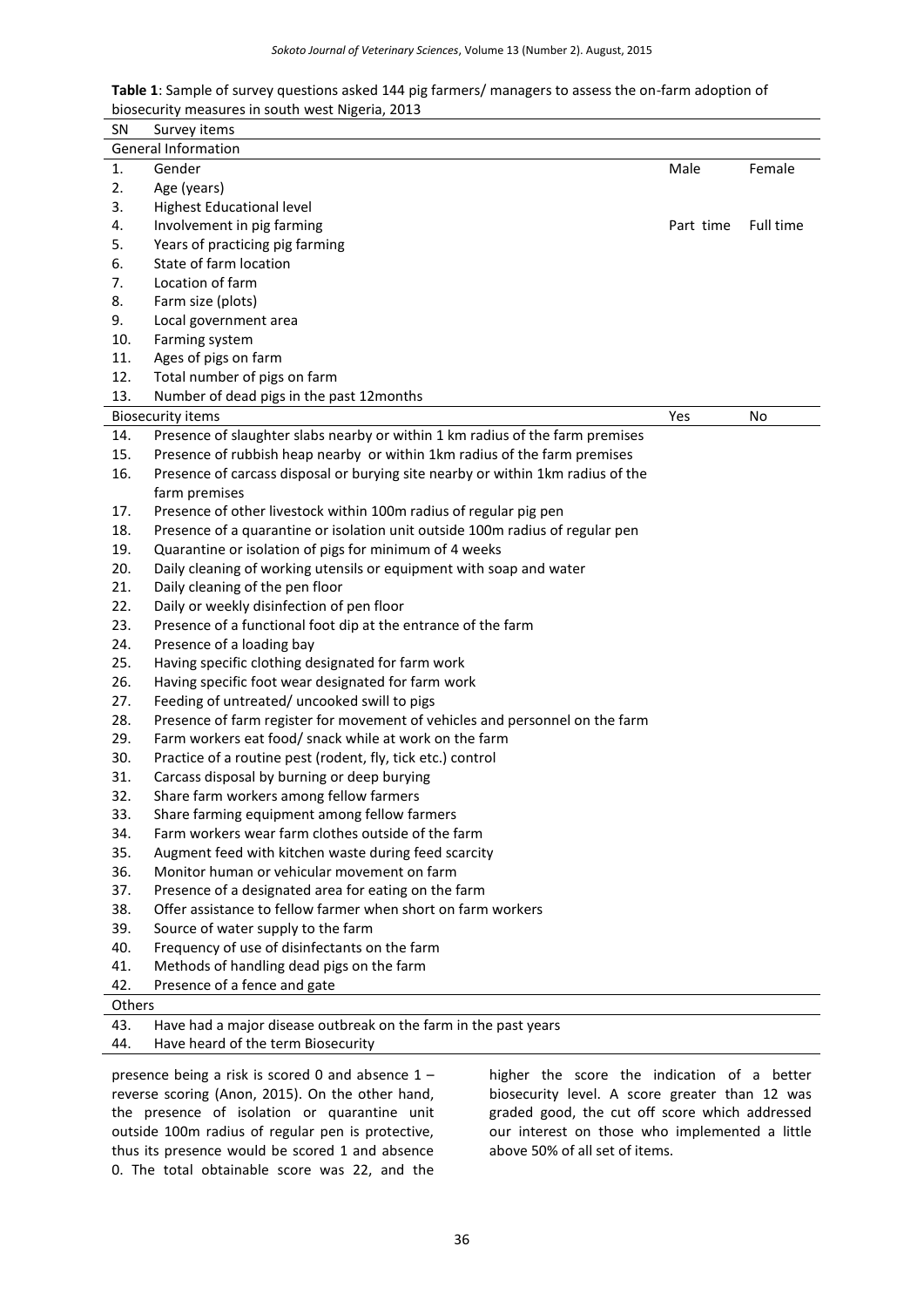Descriptive statistics was done and the associations between the considered demographic and management factors with biosecurity compliance level on the pig farms were assessed by determining the odds ratios. Statistical significance was determined by the Fisher's exact test at the 95% confidence level. Multivariable unconditional logistic regression was used to determine predictors for good biosecurity score controlling for other

covariates at P < 0.20. Collinearity among predictors was assessed by the use of Chi square test for binomial variables. A manual forward selection method was used. The goodness of fit of the model was tested using the Pearson goodness of fit test. In the final models, only variables that were found to significantly affect the outcome at  $P < 0.05$  were retained.

**Table 2**: Bivariate analysis of factors associated with biosecurity compliance on 144 pig farms in south west Nigeria, 2013

| Variables                             | Good compliance | Poor compliance | OR (95% CI)     | P value  |
|---------------------------------------|-----------------|-----------------|-----------------|----------|
|                                       | $n = 53$ (%)    | $n = 91 (%)$    |                 |          |
| Location                              |                 |                 |                 |          |
| Rural                                 | 31(58.5)        | 39 (42.9)       | 1.9(0.9; 4.0)   | $0.05*$  |
| Peri-urban                            | 22 (41.5)       | 52(57.1)        |                 |          |
| Farm size (plot)                      |                 |                 |                 |          |
| Greater than 1                        | 21 (39.6)       | 24 (26.4)       | 1.8(0.8; 4.0)   | 0.07     |
| Less than or equal 1                  | 32 (60.4)       | 67 (73.6)       |                 |          |
| Age of Pig farmer/ manager (years)    |                 |                 |                 |          |
| $19 - 40$                             | 22 (41.5)       | 22(24.2)        | 2.2(1.0; 4.9)   | $0.02*$  |
| $41 - 80$                             | 31 (58.5)       | 69 (75.8)       |                 |          |
| Gender of the Pig farmer/ manager     |                 |                 |                 |          |
| Male                                  | 40 (75.5)       | 68 (74.7)       | 1.0(0.4; 2.5)   | 0.54     |
| Female                                | 13 (24.5)       | 23(25.3)        |                 |          |
| <b>Highest Educational level</b>      |                 |                 |                 |          |
| No formal education                   | 1(1.9)          | 4(4.4)          | Ref.            |          |
| Primary                               | 4(7.5)          | 9(9.9)          | 1.8(0.1; 109.1) | 0.57     |
| Secondary                             | 15 (28.3)       | 19 (20.9)       | 3.1(0.3; 165.7) | 0.30     |
| Tertiary                              | 33 (62.3)       | 59 (64.8)       | 2.2(0.2; 113.5) | 0.42     |
| Involvement in Pig farming            |                 |                 |                 |          |
| Full time                             | 26 (49.1)       | 50 (54.9)       | 0.8(0.4; 1.7)   | 0.31     |
| Part time                             | 27 (50.9)       | 41 (45.1)       |                 |          |
| Number of Pigs on farm                |                 |                 |                 |          |
| Less than or equal 50                 | 30(56.6)        | 50 (54.9)       | 1.1(0.5; 2.3)   | 0.49     |
| Greater than 50                       | 23 (43.4)       | 41 (45.1)       |                 |          |
| <b>Years of Practice</b>              |                 |                 |                 |          |
| Less than or equal 5                  | 27 (50.9)       | 32 (35.2)       | 1.9(0.9; 4.0)   | $0.047*$ |
| Greater than 5                        | 26 (49.1)       | 59 (64.8)       |                 |          |
| Pig Mortality rate in Past 1 year (%) |                 |                 |                 |          |
| Less than or equal 5                  |                 |                 |                 |          |
| Greater than 5                        | 29 (54.7)       | 36 (39.6)       | 1.8(0.9; 3.9)   | $0.056*$ |
|                                       | 24 (45.3)       | 55 (60.4)       |                 |          |
| Ages of pigs on farm (months)         |                 |                 |                 |          |
| Less than or equal 12                 | 15(28.3)        | 18 (19.8)       | 1.6(0.7; 3.8)   | 0.17     |
| More than 12                          | 38 (71.7)       | 73 (80.2)       |                 |          |
| Have heard of the term Biosecurity    |                 |                 |                 |          |
| Yes                                   | 21(39.6)        | 29 (31.9)       | 1.4(0.7; 3.0)   | 0.22     |
| No                                    | 32 (60.4)       | 62(68.1)        |                 |          |
| History of a disease outbreak         |                 |                 |                 |          |
| Yes                                   | 7(13.2)         | 17(18.7)        | 0.7(0.2; 1.9)   | 0.27     |
| No.                                   | 46 (86.8)       | 74 (81.3)       |                 |          |

\*significant at p≤0.05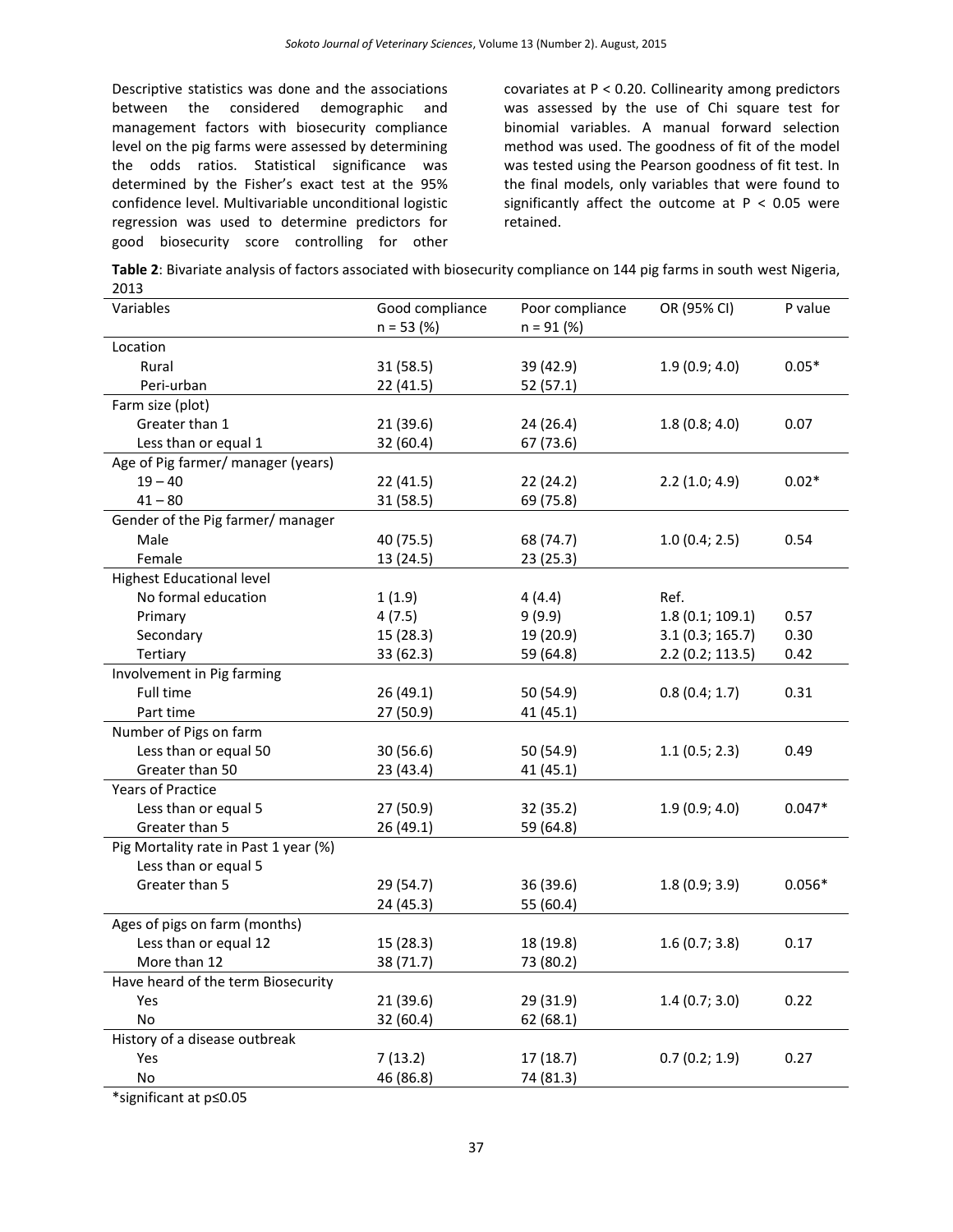| Variables                                   | 0R       | 95%CI       | P value |
|---------------------------------------------|----------|-------------|---------|
| Age of pig farmer/manager (years)           |          |             |         |
| $41 - 80$                                   | 1 (ref.) |             |         |
| $19 - 40$                                   | 2.8      | $1.3 - 6.2$ | 0.01    |
| Farm size (plot)                            |          |             |         |
| Less than or equal 1                        | 1 (ref.) |             |         |
| Greater than 1                              | 2.4      | $1.1 - 5.2$ | 0.03    |
| Pig crude mortality rate in past 1 year (%) |          |             |         |
| Greater than 5                              |          |             |         |
| Less than or equal 5                        | 1 (ref.) |             |         |
|                                             | 2.2      | $1.1 - 4.5$ | 0.03    |
|                                             |          |             |         |

**Table 3**: Unconditional Logistic Regression of factors associated with biosecurity compliance on 144 pig farms in south west Nigeria, 2013

#### **Results**

#### *Demography and management parameters*

The mean age of the 144 respondents was 49.2  $\pm$ 14.6 years; the male to female ratio was 3:1. Almost all (97%) of the pig farmers or managers had at least primary education. Most (59%) of the pig farmers or their managers had been in the pig farming business for more than 5 years. Of the 144 pig farms assessed, about half (51%) were located in periurban areas. The small holder farms constitute more than half (56%) of the pig farms sampled. Most (68.8%) of the farming operations was on a plot of land or less. All the farms raised pigs in strict confinement. Few farms (23%) had young stock that were less than or just a year old. About 45% of the farms had mortality rate of less than or equal 5% in the past 1 year. Very few (17%) had experienced major disease outbreak in the past years. Only 35% of the respondents had heard of the term biosecurity.

#### *Factors associated with biosecurity compliance*

The biosecurity scores ranged from 6 to 17 points and assumed a normal distribution. The mean score was  $11.7 \pm 2.2$ . Of the 144 pig farms, only 53 (37%) had good biosecurity score. In the bivariate analysis, the location of the farm (Odds Ratio (OR) = 1.9; 95% Confidence Interval (CI)  $0.9 - 4.0$ ), age of the pig farmer/ manager (OR = 2.2; 95% CI  $1.0 - 4.9$ ), years of practice (OR = 1.9; 95% CI 0.9 – 4.0) and pig mortality rate in the past 1 year (OR =  $1.8$ ; 95% CI 0.9 – 3.9) were significantly associated with good biosecurity score (Table 2); however, the farm size, gender of the pig farmer/ manager, educational level, level of involvement in pig farming, the number of pigs on the farm, the ages of the pigs on the farm, having heard of the term biosecurity and having had history of disease outbreak were not statistically significant at  $p \leq 0.5$ .

In the multivariable logistic regression adjusting for other covariates that were significant at P < 0.20, the age of farmer/ manager (OR = 2.8; 95% CI 1.3 - 6.2), farm size (OR = 2.4; 95% CI 1.1 - 5.2) and pig mortality rate in past 1 year (OR = 2.2; 95% CI 1.1  $-$ 4.5) remained significant predictors of good biosecurity compliance (Table 3).

#### **Discussion**

In the multivariable analysis, the age of pig farmer or manager, the size of the farm in terms of land size and pig mortality rate in the past 1 year are significant predictors for good biosecurity score. Farmers or managers who were young (i.e. between age 19 and 40) were three times more likely to have good biosecurity score than those who were older (i.e. than 40 years). This finding is similar to that reported by Sayers *et al.* (2013); that younger dairy farmers had higher likelihood to implement biosecurity measures than their middle-aged counterparts. This, however, is contrary to the findings of Schemann *et al.* (2011) who reported lower compliance in younger people (less than 25years) involved with horse keeping in Australia. The difference in the age categorization may explain the contrast in the compliance level. The same study reported the best compliance rate among age group 35 – 44 compared to other age groups. In addition, pig farming operations on more than 1 plot of land was two times more likely to have good biosecurity score than those on a plot of land or less. This is similar to the findings of Susilowati *et al.* (2011) and Sayers *et al.* (2013) who reported positive significant association between land area of the farm or farm size and adoption of biosecurity measures in poultry keeping and dairy farming respectively. The availability of space for few of the farmers ranging from few plots to hectares of land could have encouraged pig farmers and managers to keep good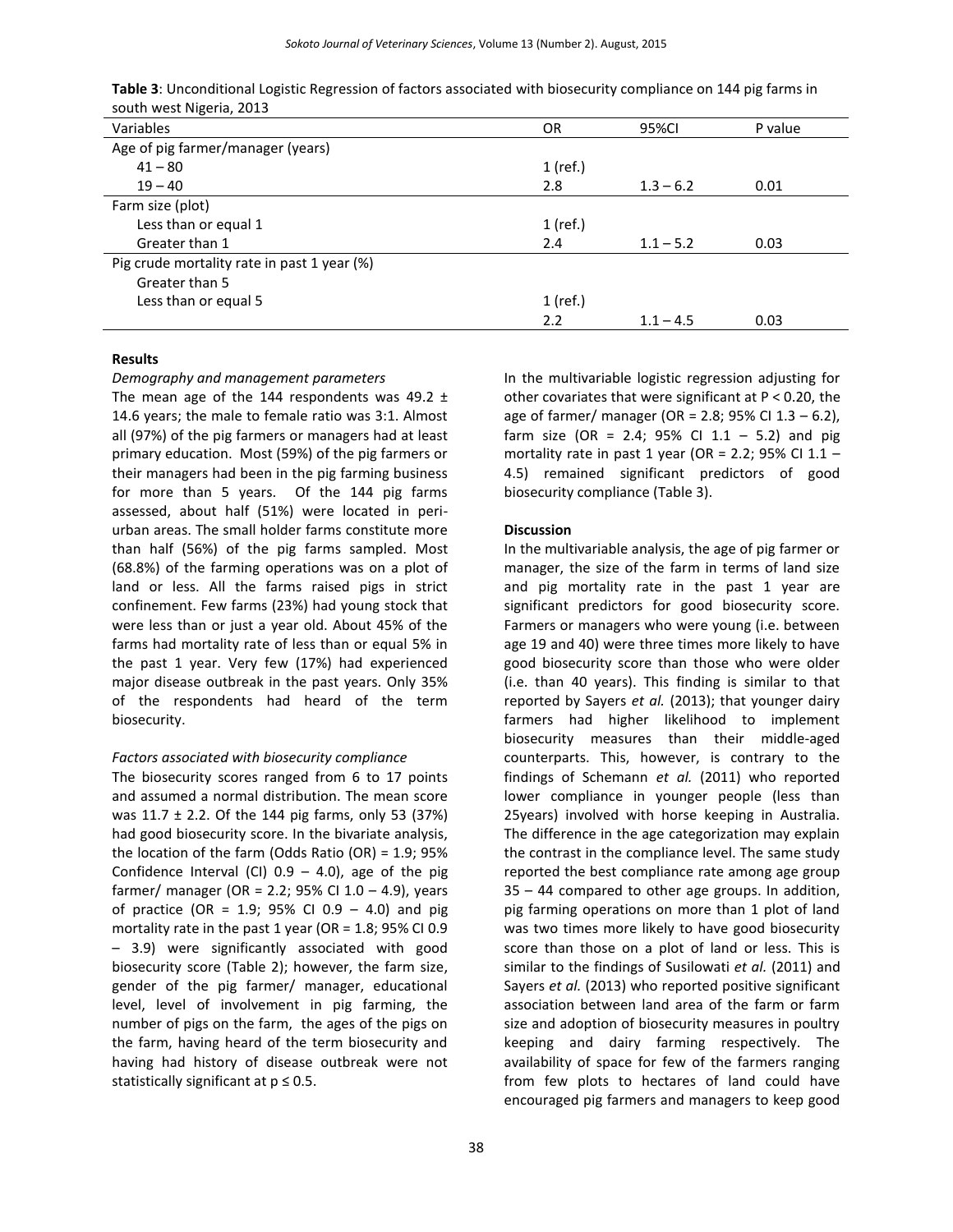biosecurity measures especially those measures requiring space such as proper citing of isolation or quarantine units 100m away from regular pen (Barceló & Marco, 1998); carcass disposal sites and adequate spacing should there be the presence of other livestock. More so, pig farms with mortality rate of less than or equal 5% were two times more likely to have good biosecurity score than those with more than 5% mortality rate. Biosecurity has been effectively used in the prevention and control of *Salmonella* infection in pigs herds (Cook, 2004) with expected consequent reduction in pig mortality. The finding of this study is a further attestation to the gains of biosecurity in reducing mortality on pig farms.

There was a marginal significant association in the bivariate analysis between farm location and good biosecurity score: farms located in rural areas were two times more likely to uphold good biosecurity measures. Probably due to availability of adequate space to implement biosecurity measures in the rural areas than in peri-urban areas: adequate land space has been associated with biosecurity adoption (Susilowati *et al*., 2011). Though location was no longer significantly associated with good biosecurity score after adjusting for other variables, its indirect association with biosecurity compliance via availability of adequate space is noteworthy.

The year of practice was also marginally significantly associated with good biosecurity score: farmers who are just starting the pig farming business or have spent less than 5 years in the business had twice higher likelihood to have good biosecurity score than those who have been on for more than 5 years. Racicot *et al.* (2012a) also reported an association between experience and biosecurity compliance on a poultry farm in Canada. The association between experience and biosecurity compliance is in consonance with our finding on the association between age and biosecurity compliance, where younger pig farmers were more likely to have good biosecurity score than the older ones. Though not always so, sometimes there is a correlation between age and years of experience as in this study. However, year of practice was no longer significantly associated with good biosecurity score on adjusting for other covariates, its correlation with age, a factor that remained significant after correcting for other covariates, is however worthy of mention.

In this study there was no statistical association between gender of farmer or manager, educational level, level of involvement in pig farming either on full time or part time basis and good biosecurity score. However, Racicot *et al.* (2012b) reported association between gender and biosecurity compliance on a poultry farm. More so, Susilowati *et*  *al.* (2011) and Racicot *et al.* (2012a) reported a relationship between educational level and adoption of biosecurity measures on poultry farms. The high percentage of pig farmers with at least primary education in our study population might have obliterated the effect of any association between the various educational level and biosecurity compliance when compared to no formal education group. Schemann *et al.* (2011), contrary to the study finding, also reported an association between level of involvement and biosecurity compliance: those who are not involved commercially in horse keeping were more likely to have lower biosecurity compliance. The reason could be that among the study population irrespective of whether the commitment to pig farming is on full time or part time, most pig farmers take to pig farming to make some profits as against just as a hobby.

In addition, no significant association was observed between the numbers of pigs on the farm, ages of pigs on the farm, history of disease outbreaks on the farm and good biosecurity score. These findings are similar to that of Pinto & Urcelay (2003) who reported no association between herd size, age of pigs at sales and high biosecurity score in pig herds in Chile. Most production factors in pig rearing were not associated with high biosecurity score (Pinto & Urcelay, 2003). More so, in this study, there is no association between having heard of the term biosecurity and good biosecurity score. This could probably be due to poor perceptions of the term biosecurity by the farmers; relationship has been reported between perceptions and biosecurity measures taken on pig farms (Casal *et al*., 2007). The time and money involved in implementing some of the biosecurity measures might have obliterated the difference in the level of implementation between those who have heard of the term and those who have not. It is also possible that the source of awareness of the term might have excluded relevant information needed to illicit interest, adequate acceptance and proper implementation among the pig farmers. Cost and lack of relevant education by specialist in the field have been suggested as possible reasons for infrequent or complete absence of some biosecurity measures on livestock farms (Brennan & Christley, 2012).

This study may be limited by both interviewer and information biases. We mitigated these biases by the training of the interviewers used in this study and by triangulating – we designed the questionnaire in such a way that certain questions were deliberately repeated in different ways. These limitations were taken into consideration in the interpretation of the data.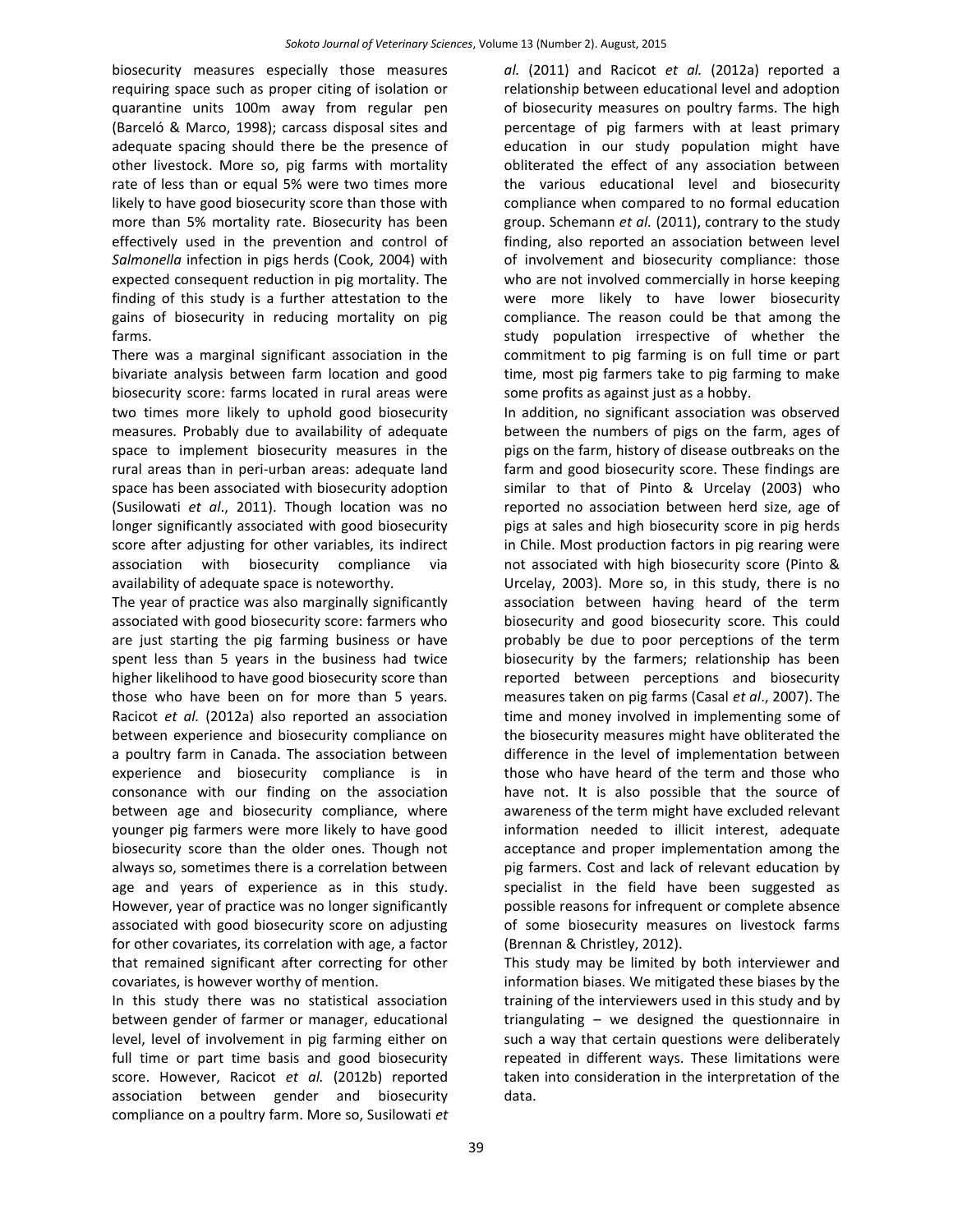The findings of this study revealed that the age of farmers or their farm manager, the farm size in term of land space and crude mortality rate less than or equal 5% are predictors for good biosecurity score. This information will find application in the design and implementation of biosecurity measures. The government can encourage pig farming on bigger land space by giving soft loan and by encouraging young men less than 40 years to take up pig farming. Professionals involved in extension services should consider these factors in the process of encouraging

#### **References**

- Abonyi FO, Omeh CVO & Machebe NS (2012). Neonatal mortality of pigs in Nsukka, South east Nigeria. *African Journal of Biotechnology*, **11**(68): 13228-13234.
- Alhaji NB & Odetokun IA (2011). Assessment of Biosecurity Measures Against Highly Pathogenic Avian Influenza Risks in Small-Scale Commercial Farms and Free-Range Poultry Flocks in the Northcentral Nigeria. *Transboundary and Emerging Diseases*, **58** (2): 157–161.
- Anonymous (2015). *Reverse-scoring the negativelykeyed items*. [http://www.psych.wfu.edu/furr/716/Rever](http://www.psych.wfu.edu/furr/716/Reverse-scoring.doc) [se-scoring.doc](http://www.psych.wfu.edu/furr/716/Reverse-scoring.doc), retrieved 2015-06-07.
- Babalobi OO, Olugasa BO, Oluwayelu DO, Ijagbone IF, Ayoade GO & Agbede SA (2007). Analysis and evaluation of mortality losses of the 2001 African swine fever outbreak, Ibadan, Nigeria. *Tropical Animal Health & Production,* **39**(7): 533 – 542.
- Barcelo J & Marco E (1998). On farm biosecurity. In: *Proceedings of the fifteenth International Pig Veterinary Society Congress.* Pp 129 – 133.
- Brennan ML & Christley RM (2012) Biosecurity on Cattle Farms: A Study in North west England. *PLoS ONE,* **7**(1): e28139.
- [Casal](http://www.sciencedirect.com/science/article/pii/S0167587707001250) J, [Manuel](http://www.sciencedirect.com/science/article/pii/S0167587707001250) AD, [Mateu](http://www.sciencedirect.com/science/article/pii/S0167587707001250) E & [Martín](http://www.sciencedirect.com/science/article/pii/S0167587707001250) M (2007). Biosecurity measures on swine farms in Spain: Perceptions by farmers and their relationship to current on-farm measures. *[Preventive](http://www.sciencedirect.com/science/journal/01675877) Veterinary Medicine*, **82**(1-2): 138 – 150.
- Cook AJC (2004). Measuring the impact of Salmonella control in finishing pigs – lessons from a pilot study. *Pig Journal*, **53**(1): 157 – 163.
- Dargatz DA, Garry FB & Traub-Dargatz JL (2002). An introduction to biosecurity of cattle

adoption of pig farm biosecurity. Pig farm crude mortality rate could serve as an indicator of biosecurity level.

#### **Acknowledgement**

The author wish to acknowledge the assistance of the various Pig farmers' association in south west Nigeria and the technical assistance of the participating states' Ministry of Agriculture and Livestock resources and /or rural development and cooperatives during data collection.

> operations. *The Veterinary Clinics Food Animal Practice,* **18**(1): 1 – 5.

- Fasina FO, Lazarus DD, Spencer BT, Makinde AA & Bastos ADS (2012). Cost Implications of African Swine Fever in Smallholder Farrowto-Finish Units: Economic Benefits of Disease Prevention Through Biosecurity. *Transboundary and Emerging Diseases*, **59**(3): 244–255.
- Fasina FO, Shamaki D, Makinde AA, Lombin LH, Lazarus DD, Rufai SA, Adamu SS, Agom D, Pelayo V, Soler A, Simón A, Adedeji AJ, Yakubu MB, Mantip S, Benshak AJ, Okeke I, Anagor P, Mandeng DC, Akanbi BO, Ajibade AA, Faramade I, Kazeem MM, Enurah LU, Bishop R, Anchuelo R, Martin JH & Gallardo C. (2010). Surveillance for African swine fever in Nigeria, 2006 – 2009. *Transboundary & Emerging Diseases*, **57**(4):  $244 - 253$ .
- Federal Department of Livestock (FDL) Nigeria (2010). Report on study and mapping of poultry farming systems and pig production areas by support for the Integrated National Action Plan on Animal and Human Influenza (SPINAP) Project in Nigeria. Pp 1-10.
- Food Agricultural Organization (FAO) of the United Nations (2008). *Biosecurity for Highly pathogenic Avian Influenza* – issues and options.

[http://www.fao.org/docrep/011/i0359e/i03](http://www.fao.org/docrep/011/i0359e/i0359e00.pdf) [59e00.pdf,](http://www.fao.org/docrep/011/i0359e/i0359e00.pdf) retrieved 2013-12-04.

- Gibbens JC, Pascoe SJS, Evans SJ, Davies RH **&** Sayers AR (2001). A trial of biosecurity as a means to control Campylobacter infection of broiler chickens. *Preventive Veterinary Medicine* **48**(2): 85 – 99.
- Ogunniyi LT & Omoteso OA (2011). Economic Analysis of Swine Production in Nigeria: A Case Study of Ibadan Zone of Oyo State. *Journal of Human Ecology*, **35**(2): 137-142.